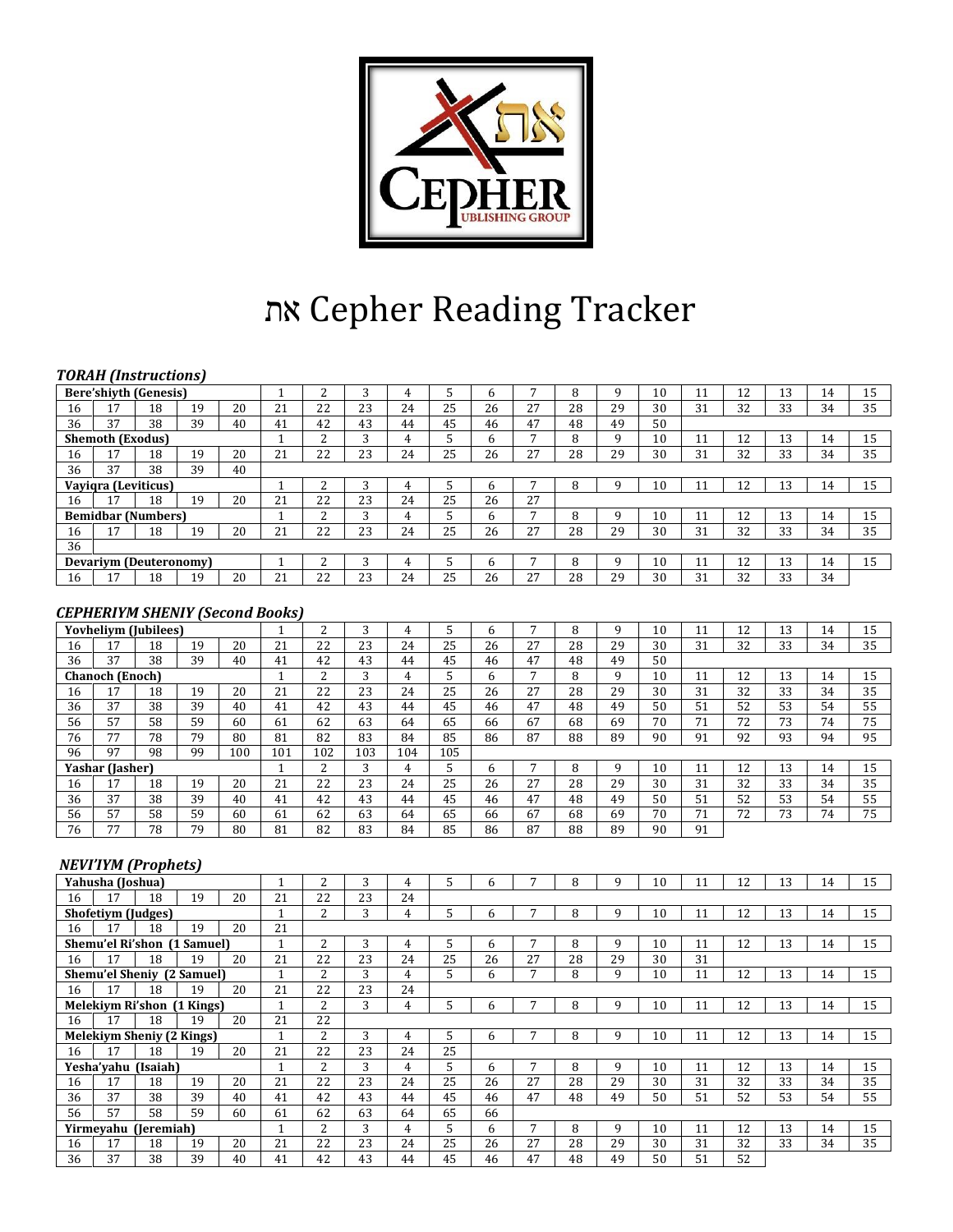|    |                          |           | Cepher Yirmeyahu (Epistle Jer) |    |    |                 |    |    |    |    |           |    |    |    |                           |                  |    |    |    |
|----|--------------------------|-----------|--------------------------------|----|----|-----------------|----|----|----|----|-----------|----|----|----|---------------------------|------------------|----|----|----|
|    | Yecheza'el               | (Ezekiel) |                                |    |    |                 |    |    |    | n  |           | 8  |    | 10 |                           | 12               | 13 | 14 | 15 |
| 16 | 17                       | 18        | 19                             | 20 | 21 | 22              | 23 | 24 | 25 | 26 | 27<br>ر ۽ | 28 | 29 | 30 | 31                        | 32               | 33 | 34 | 35 |
| 36 | 37                       | 38        | 39                             | 40 | 41 | 42              | 43 | 44 | 45 | 46 | 47        | 48 |    |    |                           |                  |    |    |    |
|    | <b>Toviyahu</b> (Tobit)  |           |                                |    |    | $\sqrt{2}$<br>∼ | ົ  | 4  |    | h  | -         | 8  |    | 10 |                           | 12<br>$\pm$ 4    | 13 | 14 |    |
|    |                          |           | Baruch Ri'shon (1 Baruch)      |    |    |                 | ◠  | 4  |    |    |           |    |    |    |                           |                  |    |    |    |
|    | Baruch Sheniy (2 Baruch) |           |                                |    |    | $\sqrt{2}$      | ◠  | 4  |    | n  |           | 8  |    | 10 | ×<br>$\blacktriangleleft$ | 12               | 13 | 14 | 15 |
| 16 |                          | 18        | 19                             | 20 | 21 | 22              | 23 | 24 | 25 | 26 | 27<br>، ے | 28 | 29 | 30 | 31                        | 32               | 33 | 34 | 35 |
| 36 | 37                       | 38        | 39                             | 40 | 41 | 42              | 43 | 44 | 45 | 46 | 47        | 48 | 49 | 50 | 51                        | 52               | 53 | 54 | 55 |
| 56 | 57                       | 58        | 59                             | 60 | 61 | 62              | 63 | 64 | 65 | 66 | 67        | 68 | 69 | 70 | 74                        | 72<br>$\epsilon$ | 73 | 74 | 75 |
| 76 | $\overline{a}$           | 78        | 79                             | 80 | 81 | 82              | 83 | 84 | 85 | 86 | 87        |    |    |    |                           |                  |    |    |    |

### *TREI ASAR (The Twelve)*

| Husha (Hosea)           |  |   |   | h            |   | q | 10 | 11 | 12 | 13 | 14 |
|-------------------------|--|---|---|--------------|---|---|----|----|----|----|----|
| Yo'el (Joel)            |  | 3 |   |              |   |   |    |    |    |    |    |
| Amoc (Amos)             |  |   |   | b            | 8 | 9 |    |    |    |    |    |
| Ovadyahu (Obadiah)      |  |   |   |              |   |   |    |    |    |    |    |
| Yohah (Jonah)           |  | 3 | 4 |              |   |   |    |    |    |    |    |
| Miykah (Micah)          |  | 3 |   | <sub>b</sub> |   |   |    |    |    |    |    |
| Nachum (Nahum)          |  | 3 |   |              |   |   |    |    |    |    |    |
| Chabaqquq (Habakkuk)    |  | 3 |   |              |   |   |    |    |    |    |    |
| Tsephanyahu (Zephaniah) |  | 3 |   |              |   |   |    |    |    |    |    |
| Chaggai (Haggai)        |  |   |   |              |   |   |    |    |    |    |    |
| Zakaryahu (Zechariah)   |  |   |   | h            |   | q | 10 | 11 | 12 | 13 | 14 |
| Mal'akiy (Malachi)      |  | 3 | 4 |              |   |   |    |    |    |    |    |

## *KETUVIYM (Writings)*

|            | <b>Tehilliym</b> (Psalms)        |                  |     |     |     | 2   | 3   | 4   | 5   | 6   | ⇁   | 8   | 9   | 10  | 11  | 12  | 13  | 14  | 15  |
|------------|----------------------------------|------------------|-----|-----|-----|-----|-----|-----|-----|-----|-----|-----|-----|-----|-----|-----|-----|-----|-----|
| 16         | 17                               | 18               | 19  | 20  | 21  | 22  | 23  | 24  | 25  | 26  | 27  | 28  | 29  | 30  | 31  | 32  | 33  | 34  | 35  |
| 36         | 37                               | 38               | 39  | 40  | 41  | 42  | 43  | 44  | 45  | 46  | 47  | 48  | 49  | 50  | 51  | 52  | 53  | 54  | 55  |
| 56         | 57                               | 58               | 59  | 60  | 61  | 62  | 63  | 64  | 65  | 66  | 67  | 68  | 69  | 70  | 71  | 72  | 73  | 74  | 75  |
| 76         | 77                               | 78               | 79  | 80  | 81  | 82  | 83  | 84  | 85  | 86  | 87  | 88  | 89  | 90  | 91  | 92  | 93  | 94  | 95  |
| 96         | 97                               | 98               | 99  | 100 | 101 | 102 | 103 | 104 | 105 | 106 | 107 | 108 | 109 | 110 | 111 | 112 | 113 | 114 | 115 |
| 116        | 117                              | 118              | 119 | 120 | 121 | 122 | 123 | 124 | 125 | 126 | 127 | 128 | 129 | 130 | 131 | 132 | 133 | 134 | 135 |
| 136        | 137                              | 138              | 139 | 140 | 141 | 142 | 143 | 144 | 145 | 146 | 147 | 148 | 149 | 150 | 151 | 152 | 153 | 154 | 155 |
|            | <b>Mishlei (Proverbs)</b>        |                  |     |     |     | 2   | 3   | 4   | 5   | 6   | 7   | 8   | 9   | 10  | 11  | 12  | 13  | 14  | 15  |
| 16         | 17                               | 18               | 19  | 20  | 21  | 22  | 23  | 24  | 25  | 26  | 27  | 28  | 29  | 30  | 31  |     |     |     |     |
| Iyov (Job) |                                  |                  |     |     |     | 2   | 3   | 4   | 5   | 6   | ⇁   | 8   | 9   | 10  | 11  | 12  | 13  | 14  | 15  |
| 16         | 17                               | 18               | 19  | 20  | 21  | 22  | 23  | 24  | 25  | 26  | 27  | 28  | 29  | 30  | 31  | 32  | 33  | 34  | 35  |
| 36         | 37                               | 38               | 39  | 40  | 41  | 42  |     |     |     |     |     |     |     |     |     |     |     |     |     |
|            | <b>Chokmah Shalomah (Wisdom)</b> |                  |     |     |     | 2   |     | 4   | 5   | 6   |     | 8   | 9   | 10  | 11  | 12  | 13  | 14  | 15  |
| 16         | 17                               | 18               | 19  |     |     |     |     |     |     |     |     |     |     |     |     |     |     |     |     |
| Sirach     |                                  | (Ecclesiasticus) |     |     |     | 2   |     | 4   | 5   | 6   |     | 8   | 9   | 10  | 11  | 12  | 13  | 14  | 15  |
| 16         | 17                               | 18               | 19  | 20  | 21  | 22  | 23  | 24  | 25  | 26  | 27  | 28  | 29  | 30  | 31  | 32  | 33  | 34  | 35  |
| 36         | 37                               | 38               | 39  | 40  | 41  | 42  | 43  | 44  | 45  | 46  | 47  | 48  | 49  | 50  | 51  |     |     |     |     |

#### *MEGILLOT (Rolls)*

| <b>Shiyr Ha'Shiyriym (Song of Sol.)</b> |  | 4        | b |  |    |    |    |    |    |
|-----------------------------------------|--|----------|---|--|----|----|----|----|----|
| R'oth (Ruth)                            |  | 4        |   |  |    |    |    |    |    |
| <b>Qiynah (Lamentations)</b>            |  | 4        |   |  |    |    |    |    |    |
| <b>Qoheleth (Ecclesiastes)</b>          |  | 4        | b |  | 10 |    | 12 |    |    |
| Ecter (Esther)                          |  | 4        | b |  | 10 |    |    |    |    |
| <b>Hadaccah (Additions to Esther)</b>   |  | 4        | b |  | 10 | ┸┸ | 12 | 14 | 15 |
| Yahudith (Judith)                       |  | $\Delta$ | b |  | 10 |    | 12 | 14 | 15 |
| 16                                      |  |          |   |  |    |    |    |    |    |

#### *BEYT HA'MIKDASH HA'SHENIY (Second Temple)*

|                |                          |    |                                      | Divrei Havamiym Ri'shon (1 Chron) |    |    |    |    |    | n  |    | 8  | 9  | 10 |    | 12 | 13 | 14 | 15 |
|----------------|--------------------------|----|--------------------------------------|-----------------------------------|----|----|----|----|----|----|----|----|----|----|----|----|----|----|----|
| 16             | 17                       | 18 | 19                                   | 20                                | 21 | 22 | 23 | 24 | 25 | 26 | 27 | 28 | 29 |    |    |    |    |    |    |
|                |                          |    |                                      | Divrei Havamiym Shiney (2 Chron)  |    | n  |    | 4  |    | h. |    | 8  | 9  | 10 | 11 | 12 | 13 | 14 | 15 |
| 16             | 17                       | 18 | 19                                   | 20                                | 21 | 22 | 23 | 24 | 25 | 26 | 27 | 28 | 29 | 30 | 31 | 32 | 33 | 34 | 35 |
| 36             |                          |    |                                      |                                   |    |    |    |    |    |    |    |    |    |    |    |    |    |    |    |
|                |                          |    | <b>Tephillah Menashsheh (Prayer)</b> |                                   |    |    |    |    |    |    |    |    |    |    |    |    |    |    |    |
|                | Daniy'el (Daniel)        |    |                                      |                                   |    |    |    |    |    | h. |    | 8  | 9  | 10 |    | 12 |    |    |    |
|                |                          |    | Tephillah Azaryahu (Prayer)          |                                   |    |    |    |    |    |    |    |    |    |    |    |    |    |    |    |
|                | Shushanah (Susanna)      |    |                                      |                                   |    |    |    |    |    |    |    |    |    |    |    |    |    |    |    |
|                |                          |    | Ba'al v'Tanniym (Bel & Dragon)       |                                   |    |    |    |    |    |    |    |    |    |    |    |    |    |    |    |
|                | Ezra v'Nechemyahu (Ezra) |    |                                      |                                   |    |    |    | 4  |    | h  |    | 8  | 9  | 10 |    |    |    |    |    |
|                |                          |    | Ezra v'Nechemyahu (Nehemiah)         |                                   |    | n  |    | 4  |    | 6  |    | 8  | 9  | 10 | 11 | 12 | 13 |    |    |
|                | Ezra Sheliyshiy (3 Ezra) |    |                                      |                                   |    | n  |    | 4  |    | 6. |    | 8  | 9  |    |    |    |    |    |    |
|                | Ezra Reviy'iy (4 Ezra)   |    |                                      |                                   |    |    |    |    |    | h. |    | 8  | 9  | 10 | 11 | 12 | 13 | 14 | 15 |
| 1 <sup>C</sup> |                          |    |                                      |                                   |    |    |    |    |    |    |    |    |    |    |    |    |    |    |    |